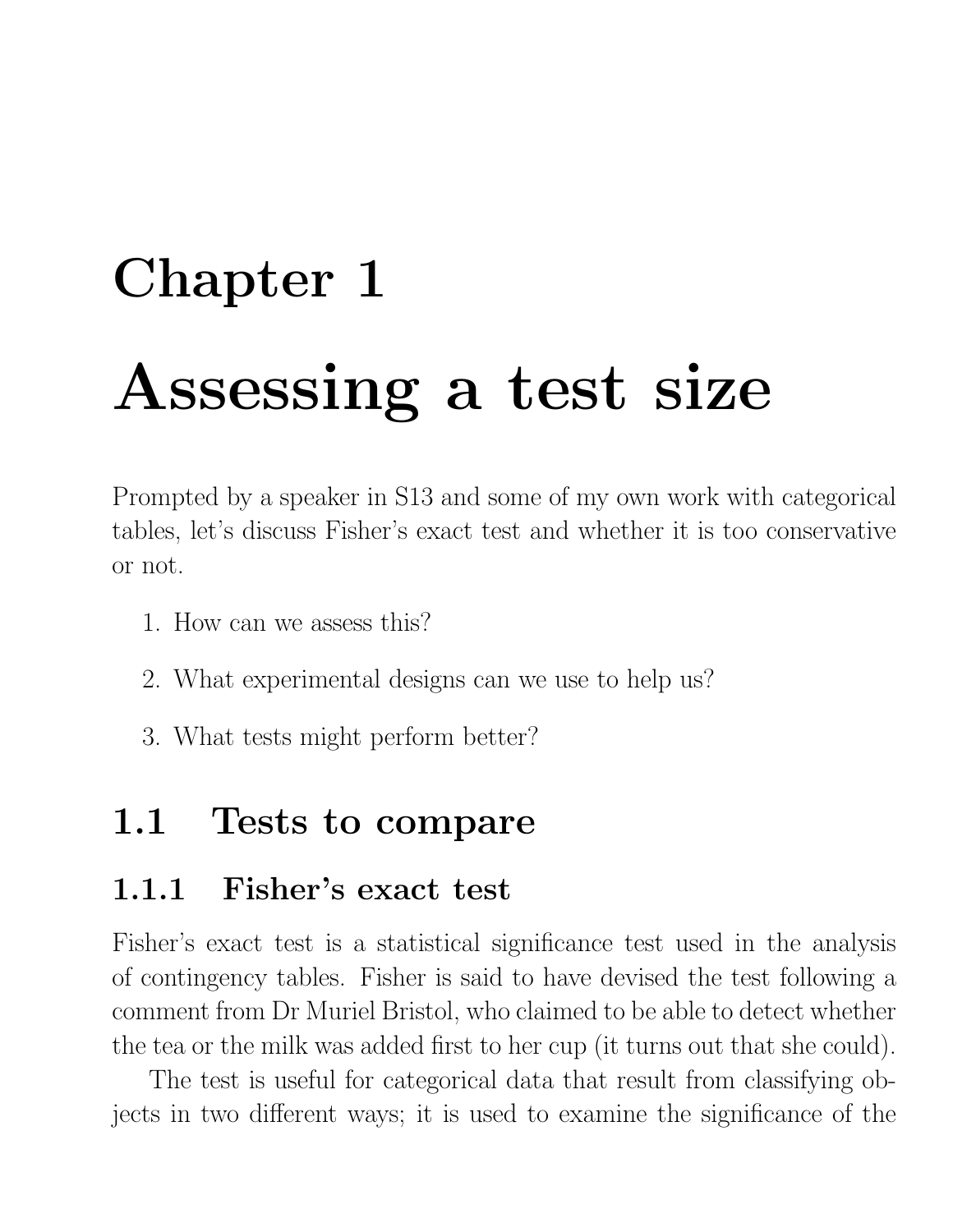association (contingency) between the two kinds of classification. So in Fisher's original example, one criterion of classification could be whether milk or tea was put in the cup first; the other could be whether Dr Bristol thinks that the milk or tea was put in first. We want to know whether these two classifications are associated — that is, whether Dr Bristol really can tell whether milk or tea was poured in first. Most uses of the Fisher test involve, like this example, a 2-by-2 contingency table. The p-value from the test is computed as if the margins of the table are fixed, i.e., as if, in the tea-tasting example, Dr Bristol knows the number of cups with each treatment (milk or tea first) and will therefore provide guesses with the correct number in each category. As pointed out by Fisher, this leads under a null hypothesis of independence to a hypergeometric distribution of the numbers in the cells of the table.

We represent the cell frequencies by the letters  $a, b, c$ , and  $d$ , call the totals across rows and columns marginal totals, and represent the grand total by  $n$ . Such a table looks like this.

|        | Condition 1   |             |                                      |
|--------|---------------|-------------|--------------------------------------|
| Cond 2 |               |             | Row total                            |
|        | $\alpha$      |             | $a + b$                              |
|        | $\mathcal{C}$ | $d_{\cdot}$ | $c+d$                                |
|        |               |             | Col tot $ a+c \, b+c \,   a+b+c+d=n$ |

Fisher showed that the probability of obtaining any such set of values (conditional on the marginal frequencies) was given by the hypergeometric distribution:

$$
p = \frac{\binom{a+b}{a}\binom{c+d}{c}}{\binom{n}{a+c}}
$$
  
= 
$$
\frac{(a+b)! (c+d)! (a+c)! (b+d)!}{a! b! c! d! n!}
$$

The formula above gives the exact hypergeometric probability of observ-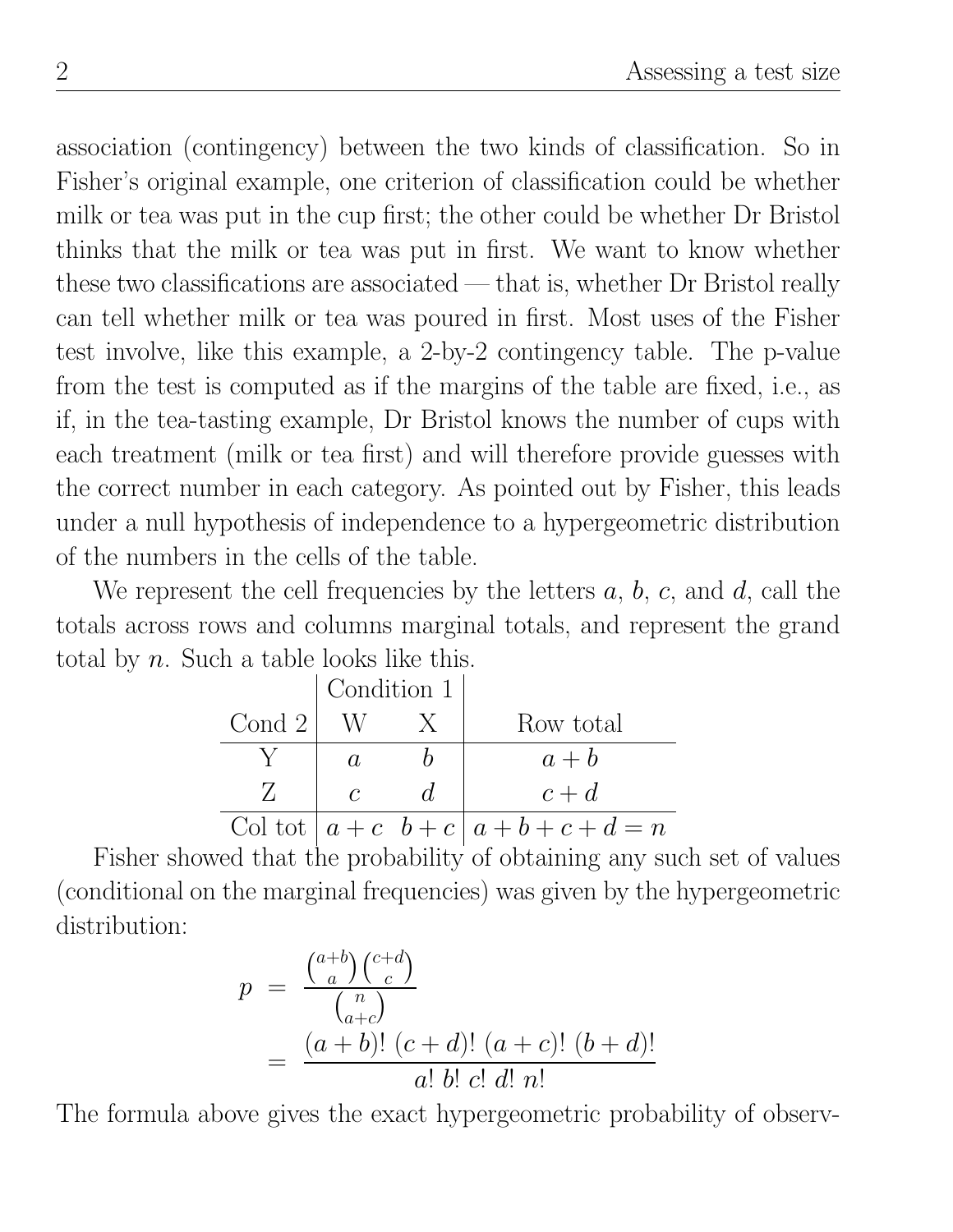ing this particular arrangement of the data, assuming the given marginal totals, on the null hypothesis that W and X are equally likely to be Y.

To put it another way, if we assume that the probability that a W is a Y is p, the probability that a X is a Y is p, and we assume that both W and X enter our sample independently of whether or not they are Y, then this hypergeometric formula gives the conditional probability of observing the values  $a, b, c,$  and  $d$  in the four cells, conditionally on the observed marginals (i.e., assuming the row and column totals shown in the margins of the table are given). This remains true even if W enters our sample with different probabilities than X. The requirement is merely that the two classification characteristics, Y (or Z), are not associated.

Here is an example in R using criminal convictions of like-sex twins (Fisher 1962, 1970). Note that "Dizygotic" (two eggs) is for fraternal twins and "Monozygotic" is for identical twins.

```
Convictions \leq matrix(c(2, 10, 15, 3), nrow = 2, dimnames = list(Twins = c('Dizygotic', 'Monozygotic')
                                , Status = c('Convicted', 'Not convicted'))
                   )
Convictions
## Status
## Twins Convicted Not convicted
## Dizygotic 2 15
## Monozygotic 10 3
fisher.test(Convictions)
##
## Fisher's Exact Test for Count Data
##
## data: Convictions
## p-value = 0.0005367
## alternative hypothesis: true odds ratio is not equal to 1
## 95 percent confidence interval:
## 0.003325764 0.363182271
## sample estimates:
## odds ratio
## 0.04693661
```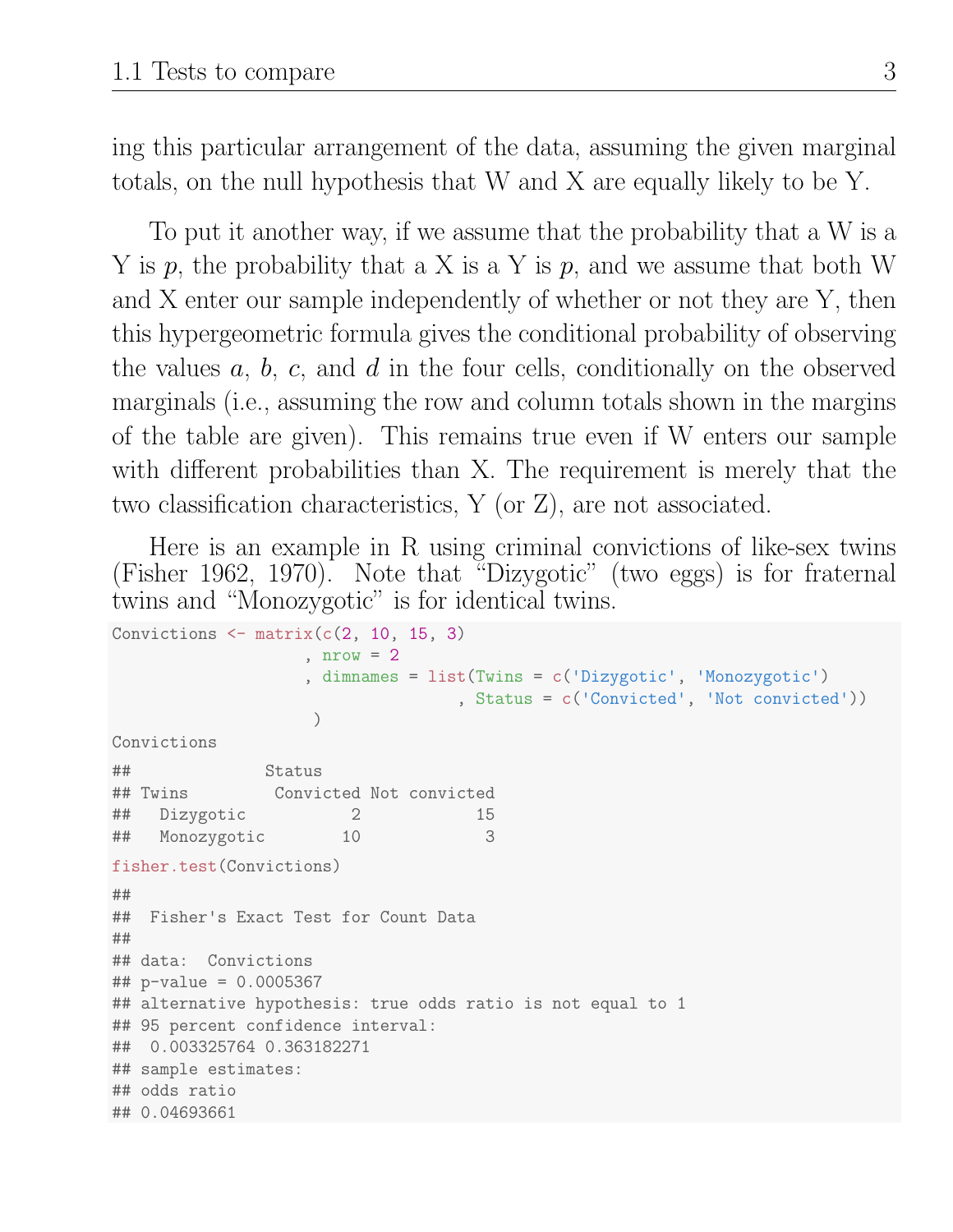#### 1.1.2 Barnard's test

In statistics, Barnard's test is an exact test of the null hypothesis of independence of rows and columns in a contingency table. It is an alternative to Fisher's exact test but is more time-consuming to compute. The test was first published by George Alfred Barnard (1945, 1947) who claimed this test for 2-by-2 contingency tables is more powerful than Fisher's exact test.

Mehta and Senchaudhuri (2003) explain why Barnard's test can be more powerful than Fisher's under certain conditions: "When comparing Fisher's and Barnard's exact tests, the loss of power due to the greater discreteness of the Fisher statistic is somewhat offset by the requirement that Barnard's exact test must maximize over all possible p-values, by choice of the nuisance parameter  $p$ . For 2-by-2 tables the loss of power due to the discreteness dominates over the loss of power due to the maximization, resulting in greater power for Barnard's exact test. But as the number of rows and columns of the observed table increase, the maximizing factor will tend to dominate, and Fisher's exact test will achieve greater power than Barnard's."

```
# Function available from:
# https://raw.github.com/talgalili/R-code-snippets/master/Barnard.R
# (for function, see R code of notes, it's long and not commented)
barnard.test(Convictions)
##
## 2x2 matrix Barnard's exact test: 100 13x19 tables were evaluated
## -----------------------------------------------------------
## Wald statistic = 3.6099
## Nuisance parameter = 0.44446
## p-values: 1-tailed = 0.00015285 2-tailed = 0.00030569
## -----------------------------------------------------------
##
## [1] 0.0003056916
```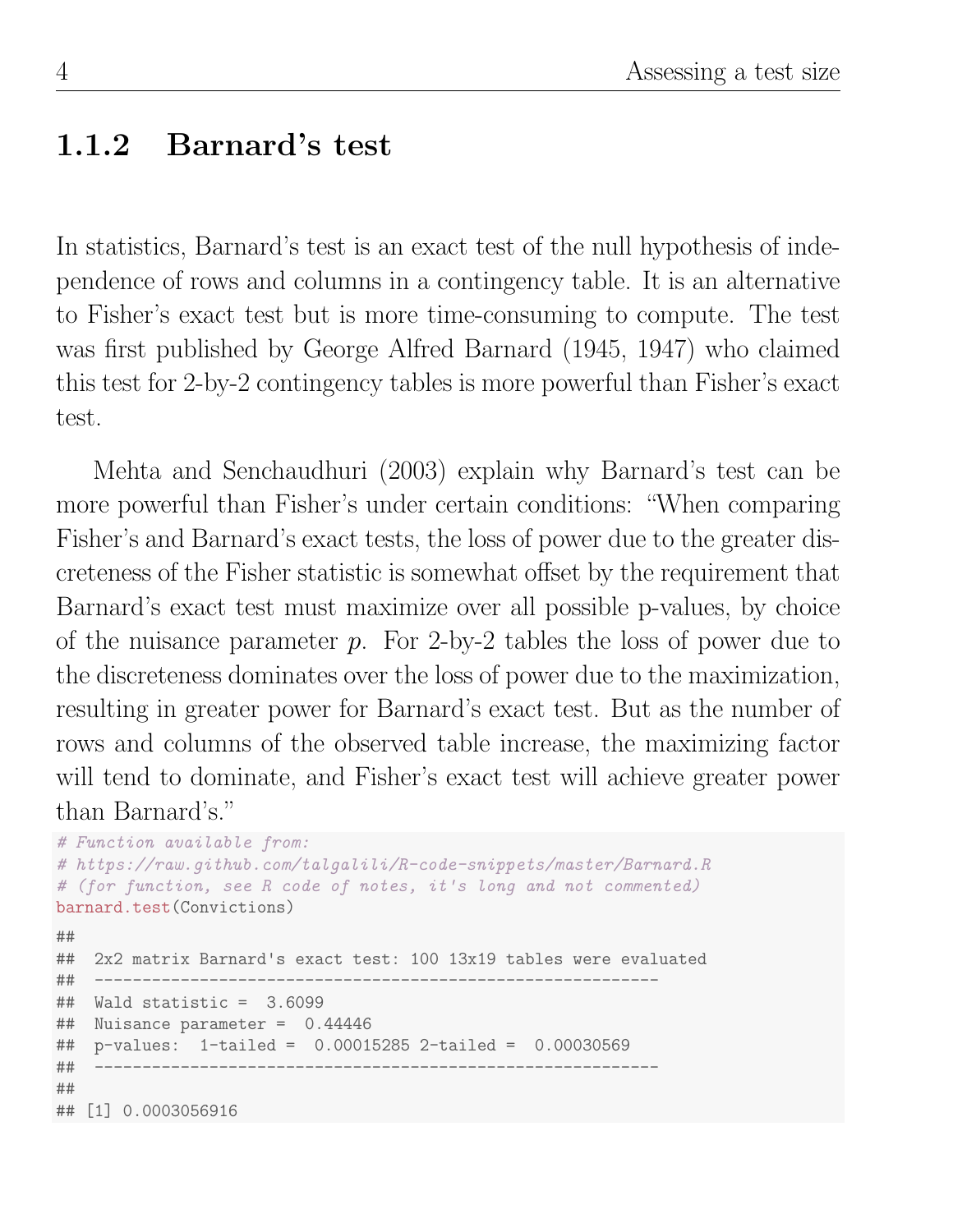

# 1.2 Comparison of tests, Type-I error

As a starting point, let's consider the following table, where the probability of Y for both W and X is 0.5 with sample sizes of 10 for each W and X.

|                    |          | Condition 1 |                |
|--------------------|----------|-------------|----------------|
| Cond $2 W$         |          |             | Row total      |
|                    | $\alpha$ |             | $a + b$        |
|                    |          | Ń.          | $c+d$          |
| Col tot $\vert$ 10 |          |             | $10 + 10 = 20$ |

Using Monte Carlo, we can draw a large number  $(R)$  of random samples under the null hypothesis of "no association" and compare the observed size of the test to the expected size.

```
# number of repetitions
R <- 1e3 # 1e3
# column totals
col.n \leq c(10, 10)# first row probabilities
row.p <- c(0.5, 0.5)
```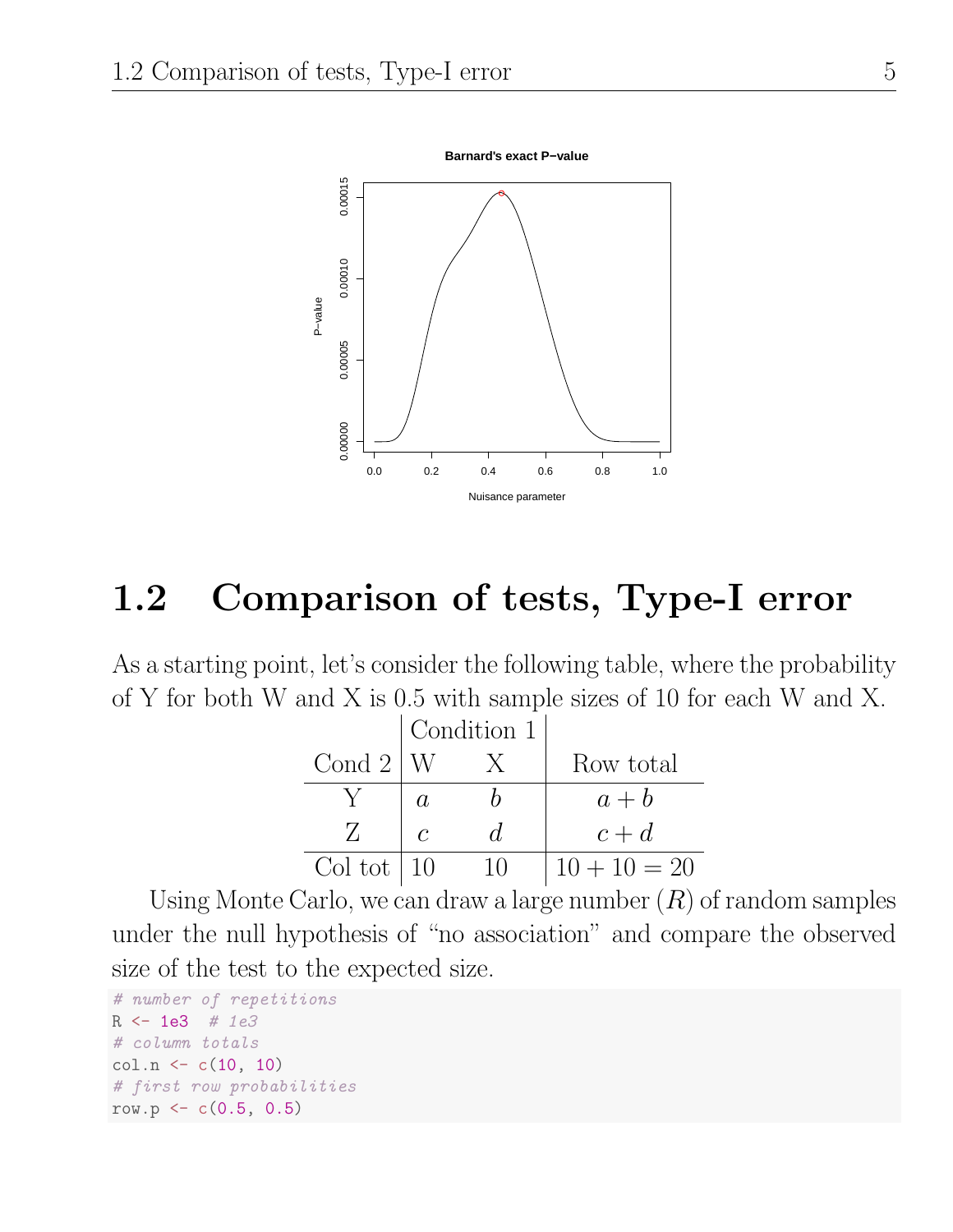```
# draw independent samples of Y|W and Y|X
freq.Y \leq data.frame(W = rbinom(R, col.n[1], row.p[1])
                      , X = rbinom(R, col.n[2], row.p[2]))head(freq.Y)
## W X
## 1 4 5
## 2 4 6
## 3 5 5
## 4 7 8
## 5 4 3
## 6 7 2
p.values < - data frame(fisher = rep(NA, R), barnard = rep(M, R)\lambdafor (i.R in 1:R) {
  tab \leq matrix(c(freq.Y[i.R, 1], col.n[1] - freq.Y[i.R, 1]
                  , freq.Y[i.R, 2], col.n[2] - freq.Y[i.R, 2]), nrow = 2)
  p.values$fisher[i.R] <- fisher.test(tab)$p.value
  p.values$barnard[i.R] <- barnard.test(tab, to.print = FALSE, to.plot = FALSE)
}
library(reshape2)
p.values.long <- melt(p.values)
## No id variables; using all as measure variables
library(ggplot2)
p \leftarrow \text{ggplot}(p.values.length, aes(x = value)) #, fill = variable)p \leq -p + \text{geom\_histogram}(aes(y = ... density...), binwidth = 0.05, alpha = 1, position='identity")p \le -p + \text{ labs}(\text{title} = "Fisher and Barnard p-values under HO")p <- p + facet_wrap( ~ variable)
p \leftarrow p + x \text{lab("p-value")}p \leftarrow p + ylab("density")
print(p)
library(ggplot2)
p \leftarrow ggplot(p.values.long, aes(x = value, fill = variable))
p \leftarrow p + \text{geom\_histogram}(aes(y = ... density...), binwidth = 0.05, alpha = 0.5, position="identityp \le -p + \text{ labs}(\text{title} = "Fisher and Barnard p-values under HO")p \leftarrow p + x \text{lab("p-value")}p <- p + ylab("density")
```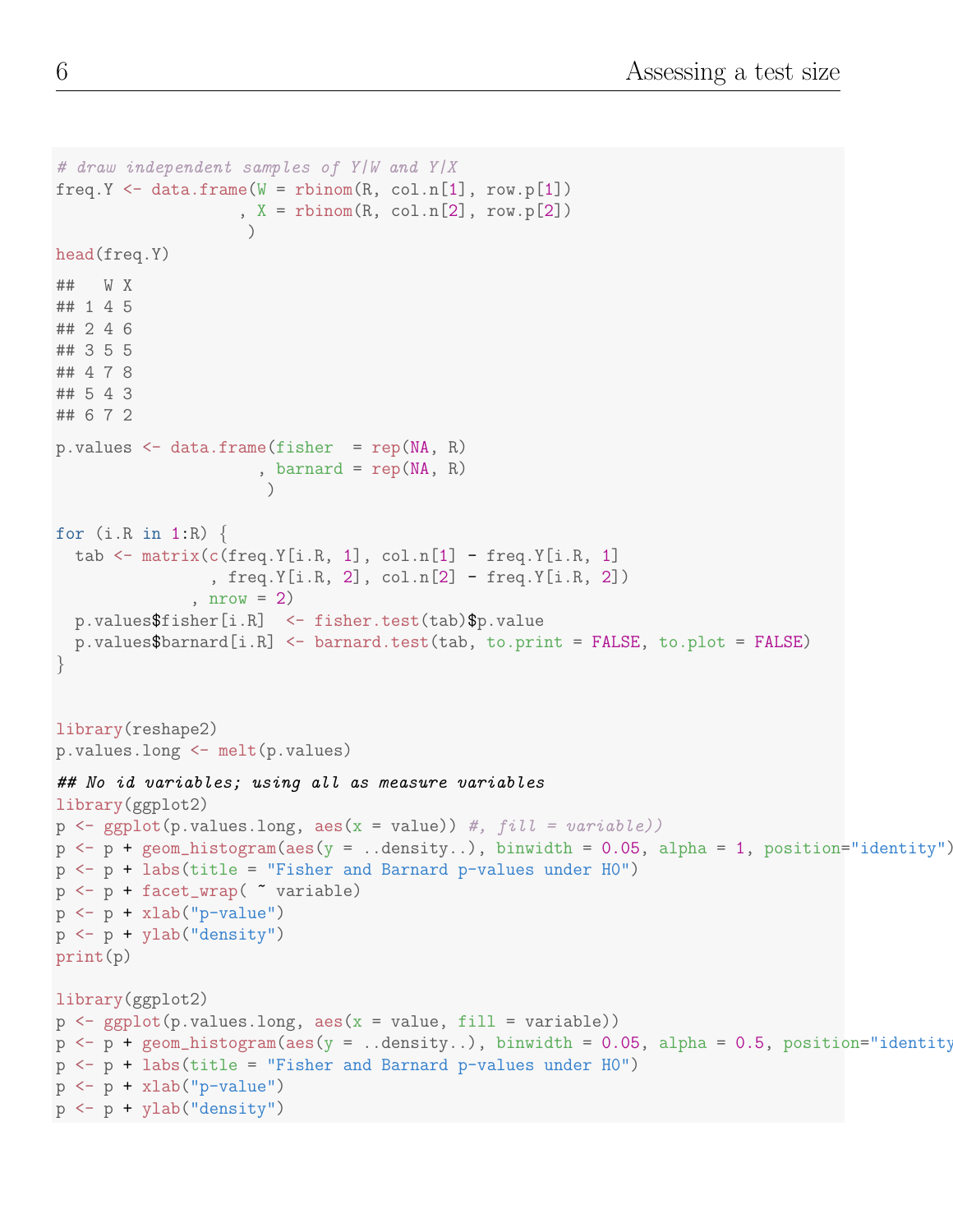

Let's compare this for a variety of sample sizes and probabilities.

Note, that some samples may not work for Barnard's test, since it requires at least one observation in each row or column. Below I place a "1" in the first column of a row with 0 counts for the sake of computation with the expectation it will not greatly distort the results since it is a rare event where both columns have the same characteristic (thus a p-value close to 1).

```
# number of repetitions
R <- 1e3 # 1e3
n.set <- c(10, 20, 50, 75, 100)
#p.set <- c(0.05, 0.1, 0.2, 0.3, 0.5)
p.set <- c(0.2, 0.3, 0.5)
total.set <- R * length(n.set) * length(p.set)
p.values2 \leq data frame(n = rep(M, total.set), p = rep(NA, total.set)fisher = rep(NA, total.set)barnard = rep(NA, total.set)
                      )
ii.count <- 0
```
print(p)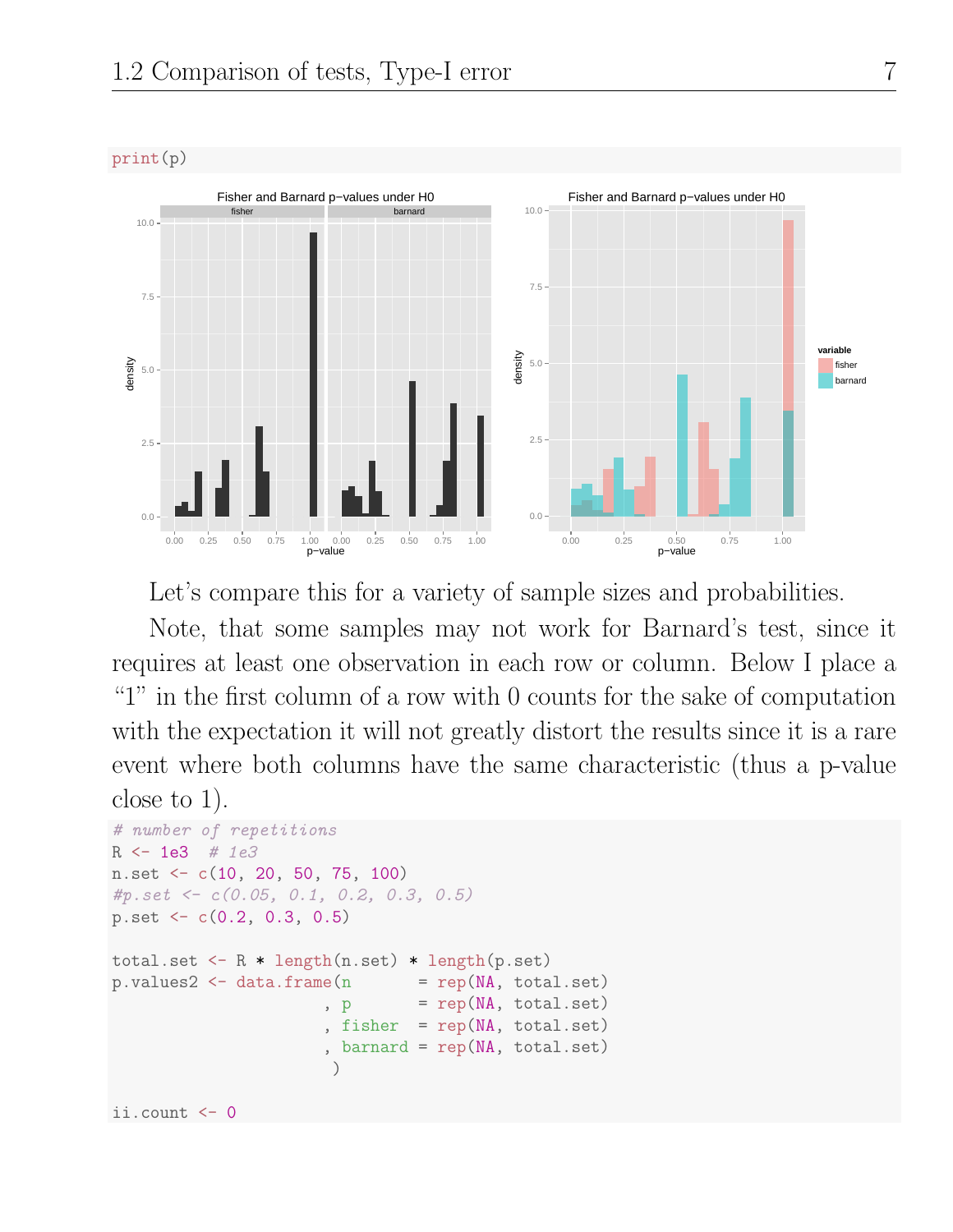```
for (i.n in n.set) {
  for (i.p in p.set) {
    # column totals
    col.n \leftarrow c(i.n, i.n)# first row probabilities
    row.p \leftarrow c(i.p, i.p)# draw samples of Y|W and Y|X
    freq.Y \leq data.frame(W = rbinom(R, col.n[1], row.p[1])
                          , X = \text{rbinom}(R, \text{col.n}[2], \text{row.p}[2]))
    # if there are 0's for both columns, then replace one with a 1 so
    # Barnard's test works
    ind.0 \leftarrow which(apply(freq.Y, 1, sum) == 0)
    freq.Y[ind.0, 1] \leftarrow 1
    for (i.R in 1:R) {
      ii.count <- ii.count + 1
      tab \leq matrix(c(freq.Y[i.R, 1], col.n[1] - freq.Y[i.R, 1]
                      , freq.Y[i.R, 2], col.n[2] - freq.Y[i.R, 2])
                    , nrow = 2# save values
      p.values2$n[ii.count] <- i.n
      p.values2$p[ii.count] <- i.p
      p.values2$fisher[ii.count] <- fisher.test(tab)$p.value
      p.values2$barnard[ii.count] <- barnard.test(tab, to.print = FALSE, to.plot = FALSE)
    }
  }
}
#£
library(reshape2)
p.values2.long <- melt(p.values2, c("n","p"))
library(ggplot2)
p \leftarrow \text{ggplot}(p.values2.length) aes(x = value, fill = variable))
p \leftarrow p + \text{geom\_histogram}(aes(y = ... density...), binwidth = 0.05, alpha = 0.5, position="identity)p \leftarrow p + \text{fact\_grid}(p \text{ m})p \le -p + \text{ labs}(\text{title} = "Fisher and Barnard p-values under HO")p \leftarrow p + x \text{lab("p-value")}p <- p + ylab("density")
print(p)
```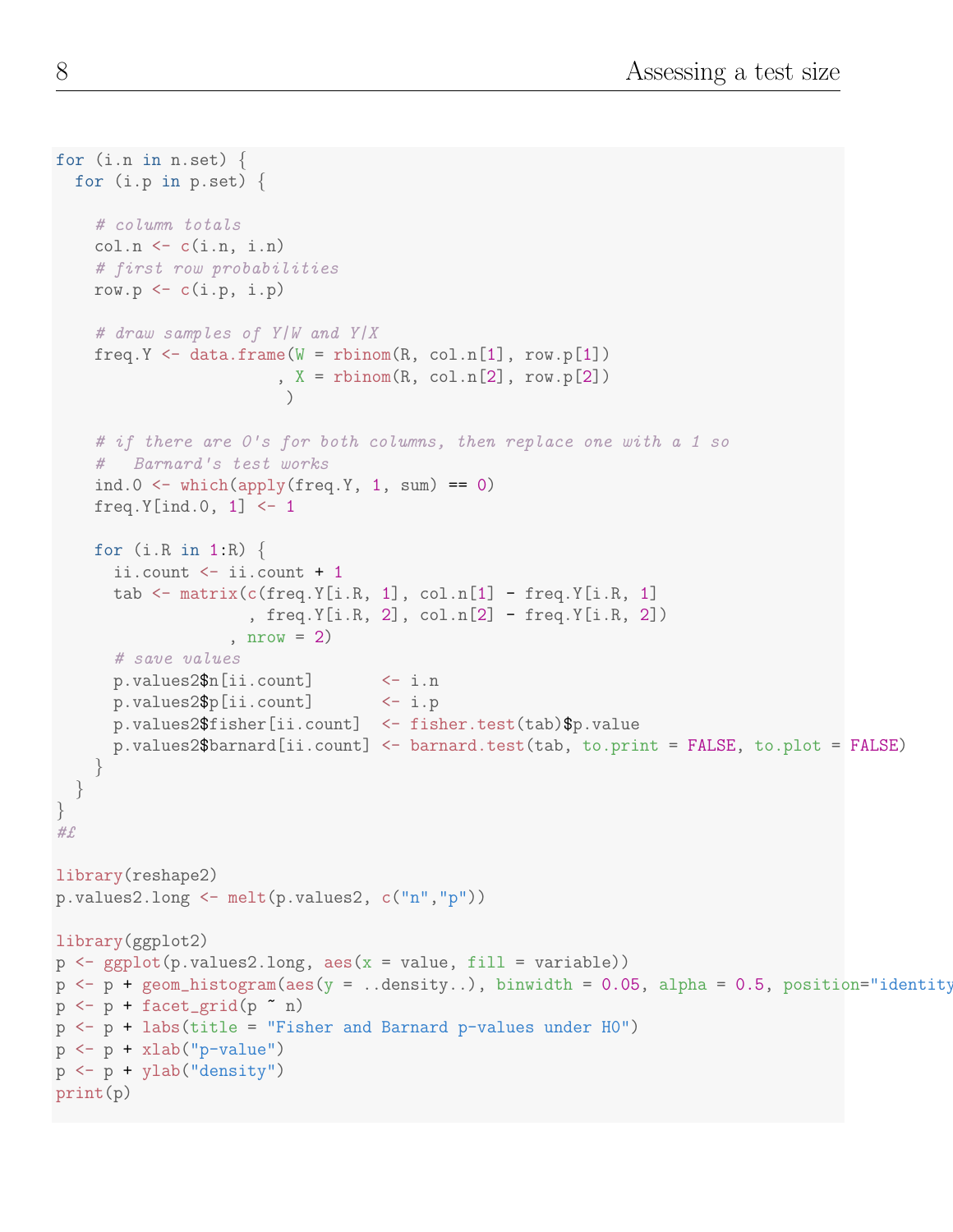```
# calculate estimated Type-I error
library(plyr)
df.type1 <- ddply(p.values2.long
            , c("n", "p", "variable")
            , function(.X) \{out \leftarrow .X[1,-4]out$Type_1_Error <- sum(.X$value < 0.05) / length(.X$value)
                return(out)
              }
              )
```

```
library(reshape2)
tab.type1 <- dcast(df.type1, variable + p \tilde{ } n, value.var = "Type_1_Error")
```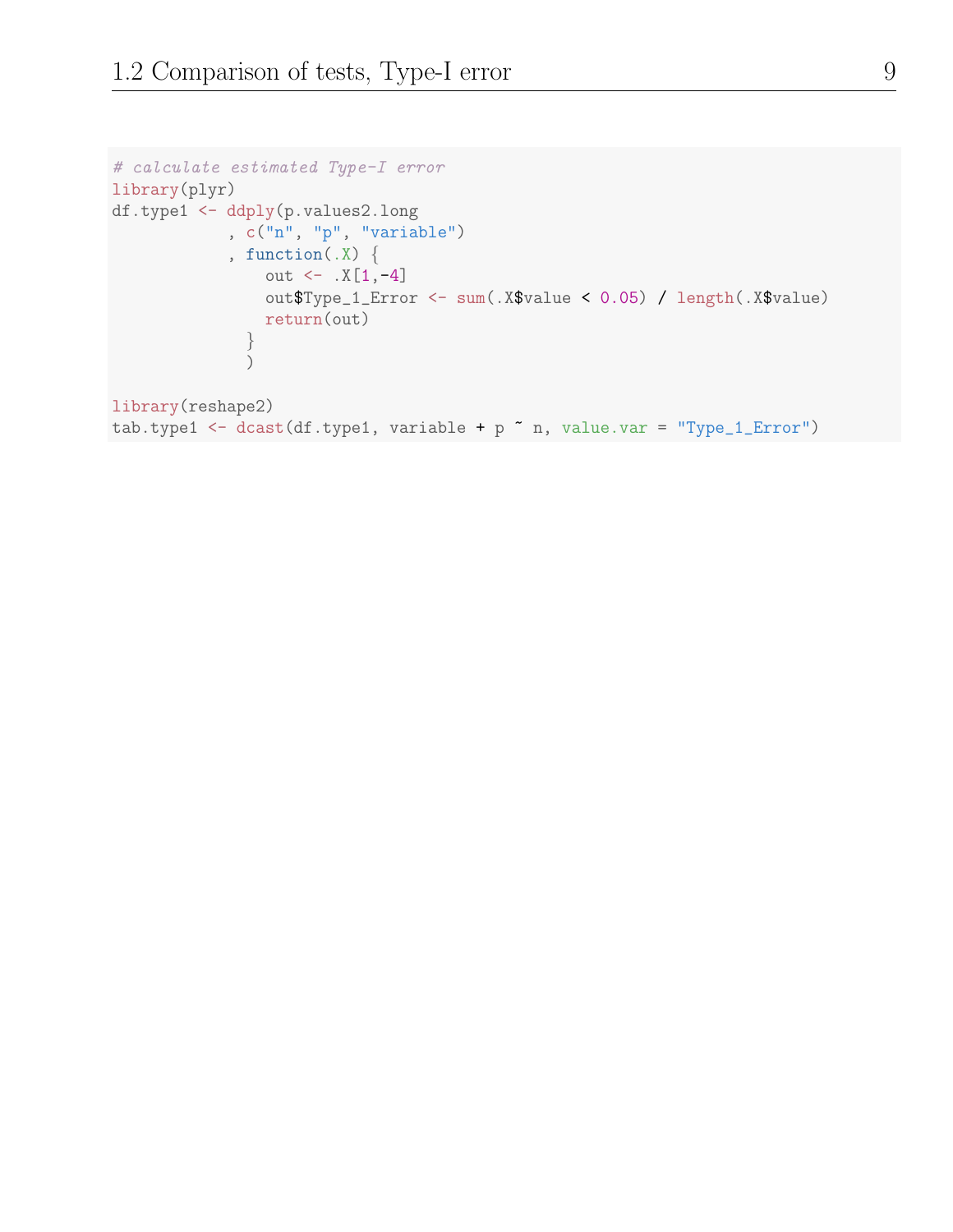

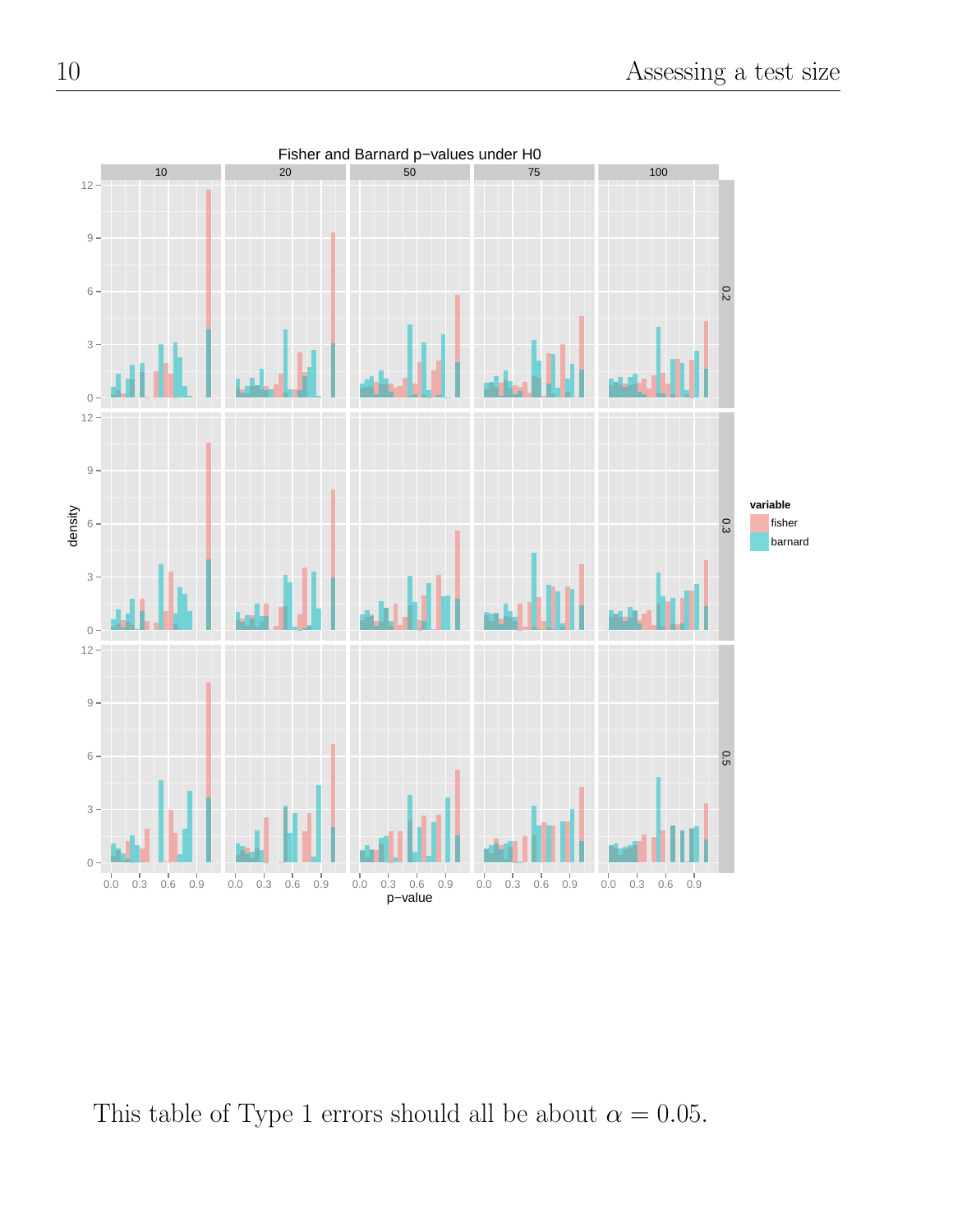| variable p 10 20 50 75 100                    |  |  |  |
|-----------------------------------------------|--|--|--|
| 1 fisher 0.200 0.010 0.026 0.028 0.023 0.035  |  |  |  |
| 2 fisher 0.300 0.011 0.028 0.028 0.042 0.038  |  |  |  |
| 3 fisher 0.500 0.020 0.022 0.033 0.037 0.047  |  |  |  |
| 4 barnard 0.200 0.032 0.054 0.041 0.043 0.053 |  |  |  |
| 5 barnard 0.300 0.031 0.051 0.045 0.052 0.056 |  |  |  |
| 6 barnard 0.500 0.055 0.053 0.036 0.039 0.050 |  |  |  |

# 1.3 Next steps

To calculate power for each test by performing a similar set of simulations for differences in probability.

## 1.3.1 Why is power important?

Consider Harry Khamis's consulting story about a (unnamed for these notes) hotel near Dayton, OH. In brief: A black woman made a reservation, arrived on the day of the reservation, and filled out the paperwork for her room. The clerk noted her address and said the hotel does not rent rooms to people who live within 25 miles of the hotel. Thinking this strange, and possibly discriminatory, she brought this case to a lawyer, who conducted a "sting" operation. Five more people went through the same sequence of events with addresses within 25 miles of the hotel, and the 3 black people were refused rooms and the 2 white people were not. Given all the observations, this is our table with significance tests of no assication between race and room rental.

```
hotel \leq matrix(c(4, 0, 0, 2), nrow = 2, dimnames = list(Hotel = c('Denied', 'Rented')
                            , Race = c('Black', 'White'))
              )
hotel
## Race
## Hotel Black White
## Denied 4 0
```